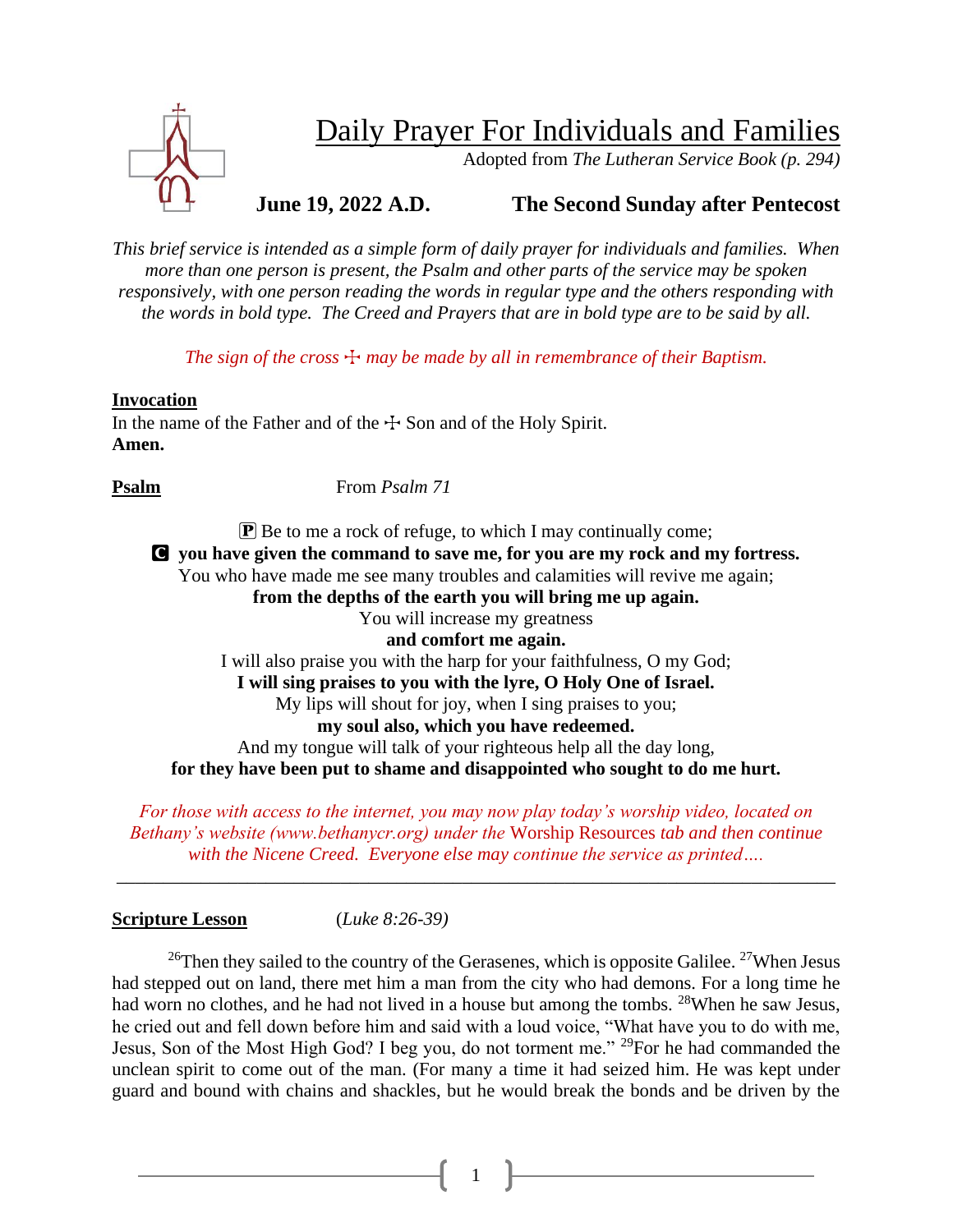demon into the desert.) <sup>30</sup>Jesus then asked him, "What is your name?" And he said, "Legion," for many demons had entered him. <sup>31</sup>And they begged him not to command them to depart into the abyss. <sup>32</sup>Now a large herd of pigs was feeding there on the hillside, and they begged him to let them enter these. So he gave them permission. <sup>33</sup>Then the demons came out of the man and entered the pigs, and the herd rushed down the steep bank into the lake and were drowned.

<sup>34</sup>When the herdsmen saw what had happened, they fled and told it in the city and in the country. <sup>35</sup>Then people went out to see what had happened, and they came to Jesus and found the man from whom the demons had gone, sitting at the feet of Jesus, clothed and in his right mind, and they were afraid. <sup>36</sup>And those who had seen it told them how the demon-possessed man had been healed. <sup>37</sup>Then all the people of the surrounding country of the Gerasenes asked him to depart from them, for they were seized with great fear. So he got into the boat and returned. <sup>38</sup>The man from whom the demons had gone begged that he might be with him, but Jesus sent him away, saying, <sup>39</sup> Return to your home, and declare how much God has done for you." And he went away, proclaiming throughout the whole city how much Jesus had done for him.

\_\_\_\_\_\_\_\_\_\_\_\_\_\_\_\_\_\_\_\_\_\_\_\_\_\_\_\_\_\_\_\_\_\_\_\_\_\_\_\_\_\_\_\_\_\_\_\_\_\_\_\_\_\_\_\_\_\_\_\_\_\_\_\_\_\_\_\_\_\_\_\_\_\_\_\_\_\_

**Sermon** –  $\div$   $\div$  *(A copy is included at the end of this service.)* 

#### **The Nicene' Creed**

**I believe in one God, the Father Almighty, maker of heaven and earth and of all things visible and invisible. And in one Lord Jesus Christ, the only-begotten Son of God, begotten of His Father before all worlds, God of God, Light of Light, very God of very God, begotten, not made, being of one substance with the Father, by whom all things were made; who for us men and for our salvation came down from heaven and was incarnate by the Holy Spirit of the virgin Mary and was made man; and was crucified also for us under Pontius Pilate. He suffered and was buried. And the third day He rose again according to the Scriptures and ascended into heaven and sits at the right hand of the Father. And He will come again with glory to judge both the living and the dead, whose kingdom will have no end. And I believe in the Holy Spirit, the Lord and giver of life, who proceeds from the Father and the Son, who with the Father and the Son together is worshiped and glorified, who spoke by the prophets. And I believe in one holy Christian and apostolic Church, I acknowledge one Baptism for the remission of sins, and I look for the resurrection of the dead** and the life  $\div$  of the world to come. Amen.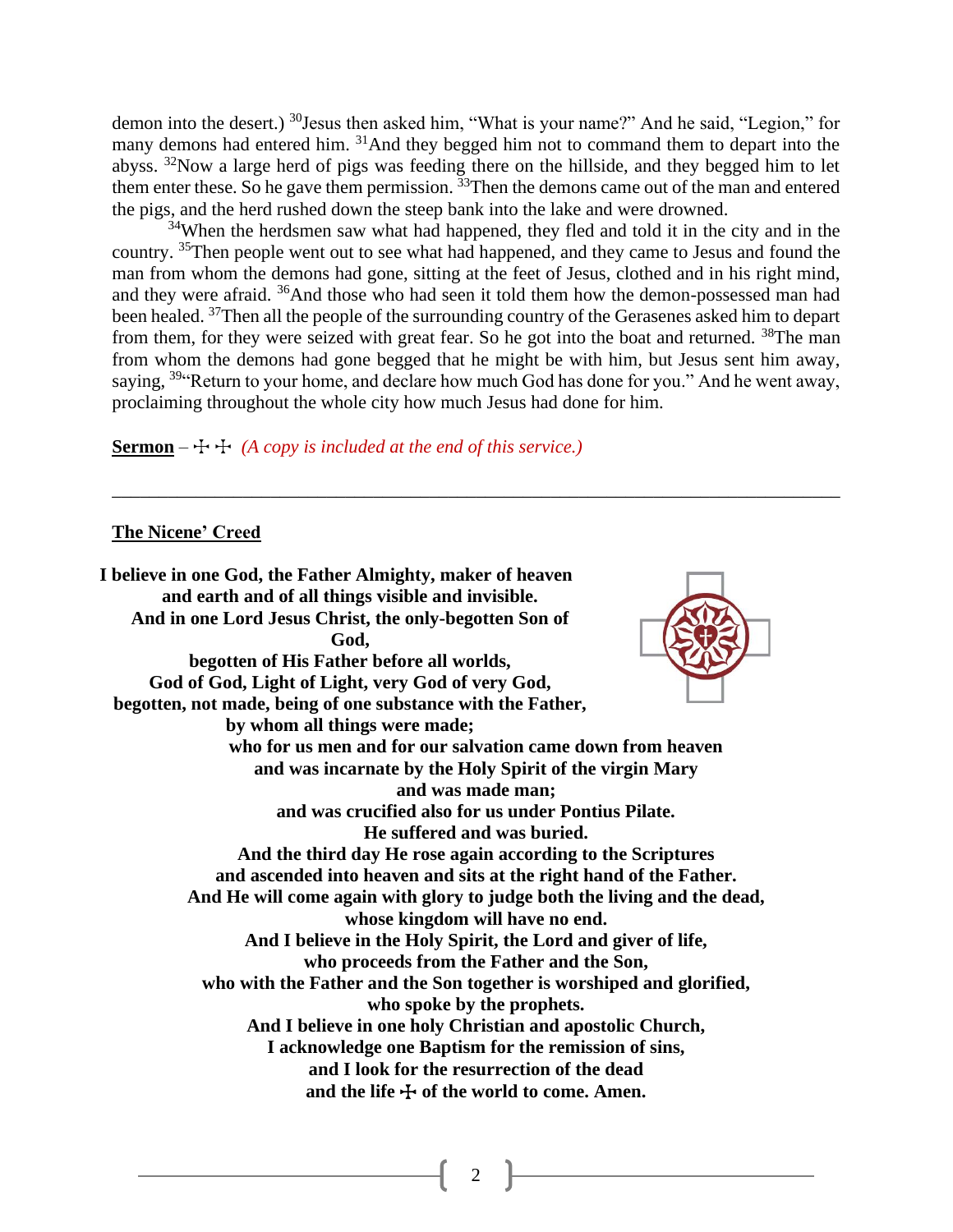### **The Lord's Prayer**



**Our Father who art in heaven, hallowed be Thy name, Thy kingdom come, Thy will be done on earth as it is in heaven; give us this day our daily bread; and forgive us our trespasses as we forgive those who trespass against us; and lead us not into temptation, but deliver us from evil. For Thine is the kingdom and the power and the glory forever and ever. Amen.**

## **Bethany's Prayer List**

#### **Thanksgiving**

- Christian Fathers
- Beckham (grandson of Phil and Michelle Hedtke) born 6/6
- Gordon & Ethel Doehrmann 50th anniversary on 6/23
- Natalie Heller recovered after surgery

#### **Entrusting into God's Care**

- Wayne Schilling hospice care
- The Kroemer family as they help a friend
- Bridget Rinderknecht job changes
- Persecuted Christians and refugees
- Those suffering after the storm and during the pandemic
- Peace in Europe and throughout the world
- Project 24 students, Yvonne and Lorine

#### **Healing**

- Angela Yuza recovering after surgery
- Emily Kroemer recovering after broken ankle
- John (friend of the Dunns) chemo treatment
- Mike Raymon back pain
- Joyce Fritz health issues
- Lynn Madsen recovering after surgery
- Nancylee Siebenmann recovering after hospitalization
- Faye Sieck recovering after surgery
- Erin Wilson health issues
- Doug Knutson cancer treatment
- John Siebenmann health issues
- Lee Rathje health issues
- Cindy Broadwater relief of foot pain
- Carol Grimminger recovering after hospitalization
- Sharon Ramsey recovering after surgery
- Dave Christian recovering at home after cardiac surgery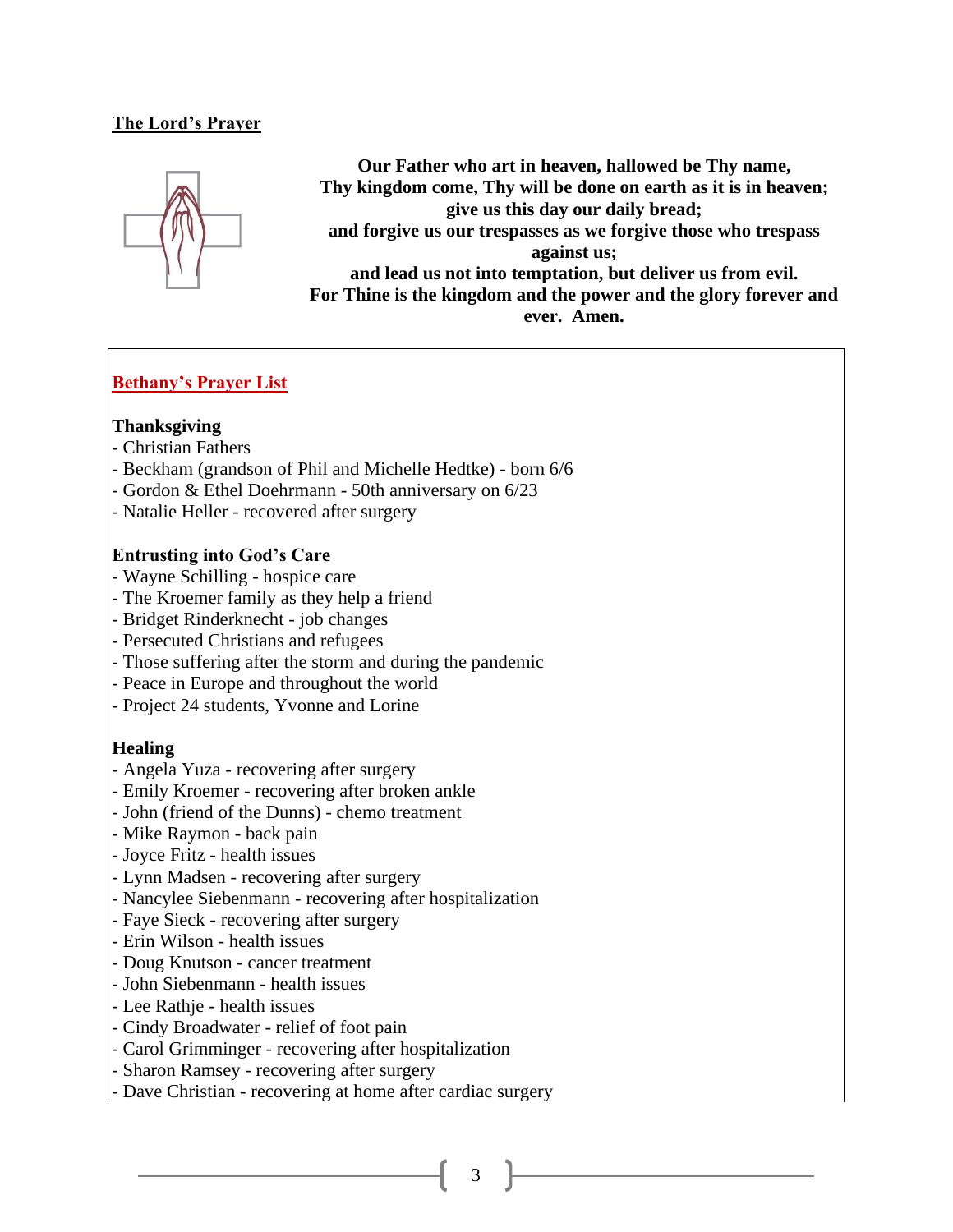#### **Homebound**

- Nadine Wax - at home

**Mourning** - Mechele (friend of Linda Patten) - died 5/14

#### **Serving Our Country**

- Ben serving in the Iowa National Guard
- Mitchell & Benjamin (relatives of Schoens & Smiths) US Navy
- Harrison (son of Rob & Faye Sieck) US Army

#### **Collect of the Day**

O God, You have prepared for those who love You such good things as surpass our understanding. Cast out all sins and evil desires from us, and pour into our hearts Your Holy Spirit to guide us into all blessedness; through Jesus Christ, Your Son, our Lord, who lives and reigns with You and the Holy Spirit, one God, now and forever. **Amen.**

#### **Concluding Prayers**

Blessed Lord, You have caused all Holy Scripture to be written for our learning. Grant that we may so hear them, read, mark, learn, and take them to heart that, by the patience and comfort of Your holy Word, we may embrace and ever hold fast the blessed hope of everlasting life; through Jesus Christ, Your Son, our Lord, who lives and reigns with You and the Holy Spirit, one God, now and forever.

#### **Amen.**

Together we pray… **I thank You, my heavenly Father, through Jesus Christ, Your dear Son, that You have kept me this night from all harm and danger; and I pray that you would keep me this day also from sin and every evil, that all my doings and life may please You. For into Your hands I commend myself, my body and soul, and all things. Let Your holy angel be with me, that the evil foe may have no power over me. Amen.**

Let us bless the Lord. **Thanks be to God.**



Mercy, peace and love to all of you from God – the Father, the Son, and the Holy Spirit. Amen.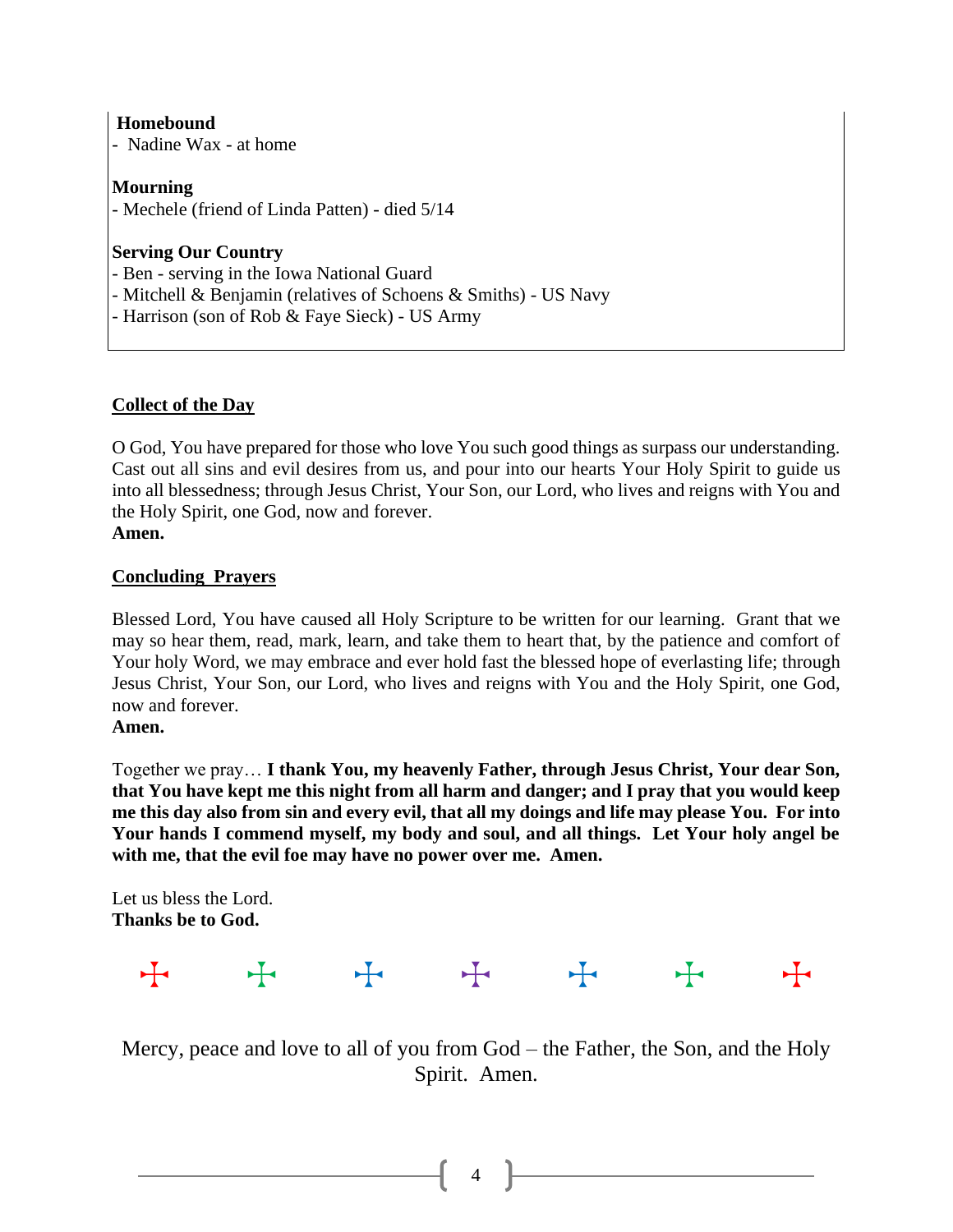When many Christians today read or hear our Scripture Lesson this morning – they may struggle to see how this account of Jesus' ministry affects their own, personal lives. The story itself is clear enough – Jesus casts out and shows His authority over numerous demons that had been tormenting a man from for some time. But what does this have to do with us, here in Cedar Rapids, most of whom have little or no experience with demonic possession and may ever wonder is such things even happen?

So some look at this account from Luke 8 as somewhat of a relic from a past era that has long since passed with the rise of modern medicine and science. They will say that this man's condition, that God describes in His Word as "having demons", has a more material explanation. They will point out that Luke, who was a physician by the way, and his readers back then, didn't know about mental illness or any of the numerous medical conditions that could explain why a man would break out of captivity to live among the dead, wearing no clothes. And so then, they allegorize the story saying something along the lines of, "Just as Jesus released this man from the demons that tormented him, so to today can believing in Jesus free yourself, from whatever it is that torments you!" Maybe that is a bad or unhealthy habit. Maybe an addiction, a bad job or marriage, or a difficult neighbor or an acquaintance. Whatever it is that keeps your from being your best self, some will say, Jesus can free you from it.

And that is true. But if we explain away this man's true condition in our Gospel Lesson this morning, if we simply say that this story has some truth in it, but is not true in and of itself – then we are not only wildly missing Luke's, and therefore, God's point in writing this part of the Bible down for us. But even worse, we are also missing out on an incredible amount of God's love and comfort. So why do so many people today, even faithful and well-meaning Christians do that? Why not grab hold of all the blessings that God gives to us through His Word? Well, it's because if we don't explain things away, if we don't allegorize the Word of God, then we have to come face to face with some very uncomfortable facts about ourselves, and the world that we live in. One of which, is that there are not only angels in God's creation, but also demons.

When God made the world, the book of Genesis tells us that it was good. But sometime between the end of the Sixth day of Creation and Genesis 3, a number of the angels rebelled against God and Satan shows up on the scene. Now, we live in the uncomfortable world where there is a war being fought around us that we can neither see, nor control - a battle between God and His angels and Satan and his demons. It is true that this battle has already been won, but it still rages on around us.

The Bible speaks of this activity between the angels and demons in Genesis – when Satan tempts Adam and Eve. We see Satan once again up to his deceitful ways